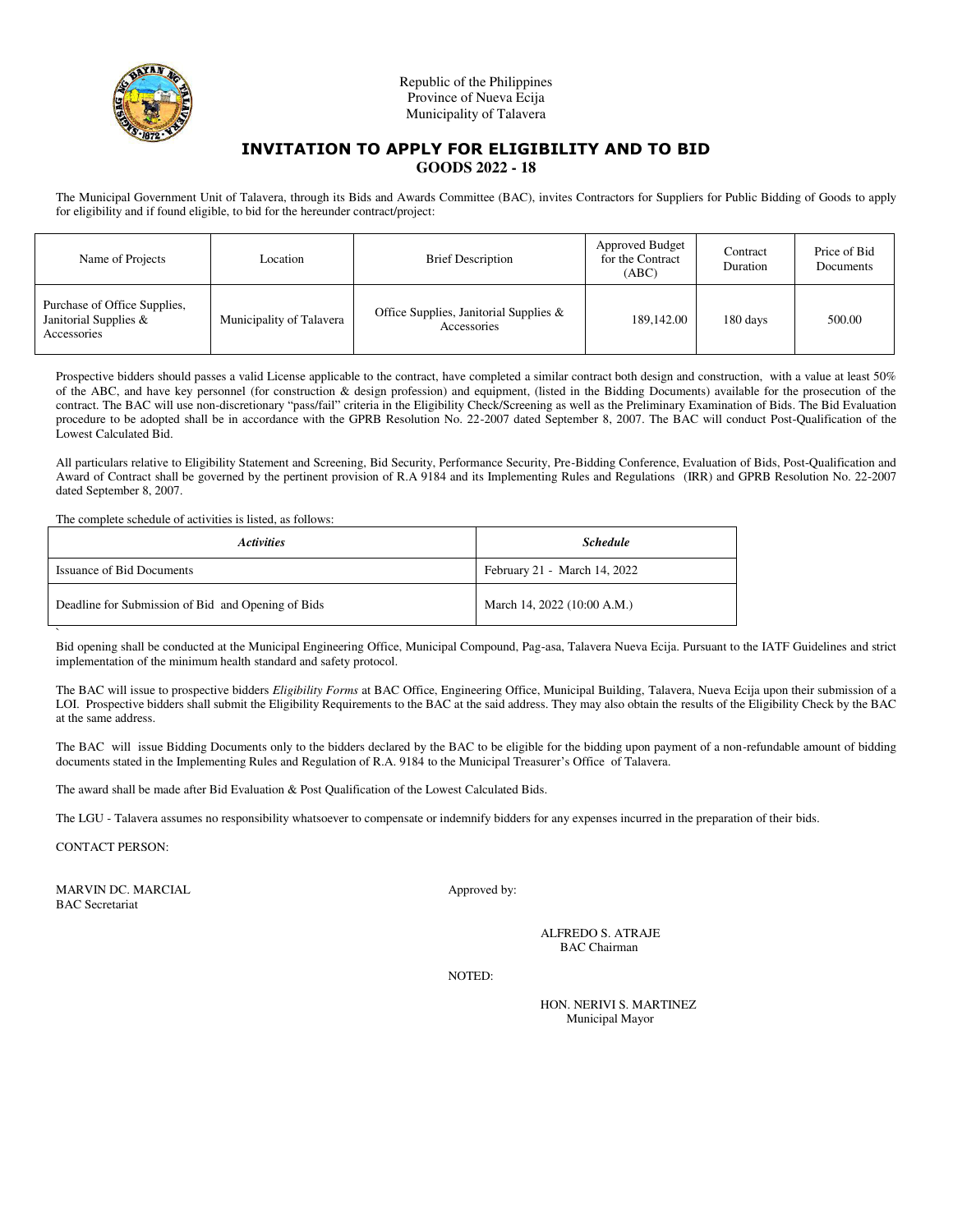

Republic of the Philippines Province of Nueva Ecija Municipality of Talavera

## **INVITATION TO APPLY FOR ELIGIBILITY AND TO BID GOODS 2022 - 19**

The Municipal Government Unit of Talavera, through its Bids and Awards Committee (BAC), invites Contractors for Suppliers for Public Bidding of Goods to apply for eligibility and if found eligible, to bid for the hereunder contract/project:

| Name of Projects                                | Location                 | <b>Brief Description</b> | <b>Approved Budget</b><br>for the Contract<br>(ABC) | Contract<br>Duration | Price of Bid<br>Documents |
|-------------------------------------------------|--------------------------|--------------------------|-----------------------------------------------------|----------------------|---------------------------|
| Purchase of Office Equipment<br>& ICT Equipment | Municipality of Talavera | Desktop Computer/Printer | 200,000.00                                          | 180 days             | 500.00                    |

Prospective bidders should passes a valid License applicable to the contract, have completed a similar contract both design and construction, with a value at least 50% of the ABC, and have key personnel (for construction & design profession) and equipment, (listed in the Bidding Documents) available for the prosecution of the contract. The BAC will use non-discretionary "pass/fail" criteria in the Eligibility Check/Screening as well as the Preliminary Examination of Bids. The Bid Evaluation procedure to be adopted shall be in accordance with the GPRB Resolution No. 22-2007 dated September 8, 2007. The BAC will conduct Post-Qualification of the Lowest Calculated Bid.

All particulars relative to Eligibility Statement and Screening, Bid Security, Performance Security, Pre-Bidding Conference, Evaluation of Bids, Post-Qualification and Award of Contract shall be governed by the pertinent provision of R.A 9184 and its Implementing Rules and Regulations (IRR) and GPRB Resolution No. 22-2007 dated September 8, 2007.

The complete schedule of activities is listed, as follows:

| <b>Activities</b>                                  | <b>Schedule</b>              |
|----------------------------------------------------|------------------------------|
| <b>Issuance of Bid Documents</b>                   | February 21 - March 14, 2022 |
| Deadline for Submission of Bid and Opening of Bids | March 14, 2022 (10:00 A.M.)  |

` Bid opening shall be conducted at the Municipal Engineering Office, Municipal Compound, Pag-asa, Talavera Nueva Ecija. Pursuant to the IATF Guidelines and strict implementation of the minimum health standard and safety protocol.

The BAC will issue to prospective bidders *Eligibility Forms* at BAC Office, Engineering Office, Municipal Building, Talavera, Nueva Ecija upon their submission of a LOI. Prospective bidders shall submit the Eligibility Requirements to the BAC at the said address. They may also obtain the results of the Eligibility Check by the BAC at the same address.

The BAC will issue Bidding Documents only to the bidders declared by the BAC to be eligible for the bidding upon payment of a non-refundable amount of bidding documents stated in the Implementing Rules and Regulation of R.A. 9184 to the Municipal Treasurer's Office of Talavera.

The award shall be made after Bid Evaluation & Post Qualification of the Lowest Calculated Bids.

The LGU - Talavera assumes no responsibility whatsoever to compensate or indemnify bidders for any expenses incurred in the preparation of their bids.

CONTACT PERSON:

MARVIN DC. MARCIAL Approved by: BAC Secretariat

ALFREDO S. ATRAJE BAC Chairman

NOTED:

HON. NERIVI S. MARTINEZ Municipal Mayor